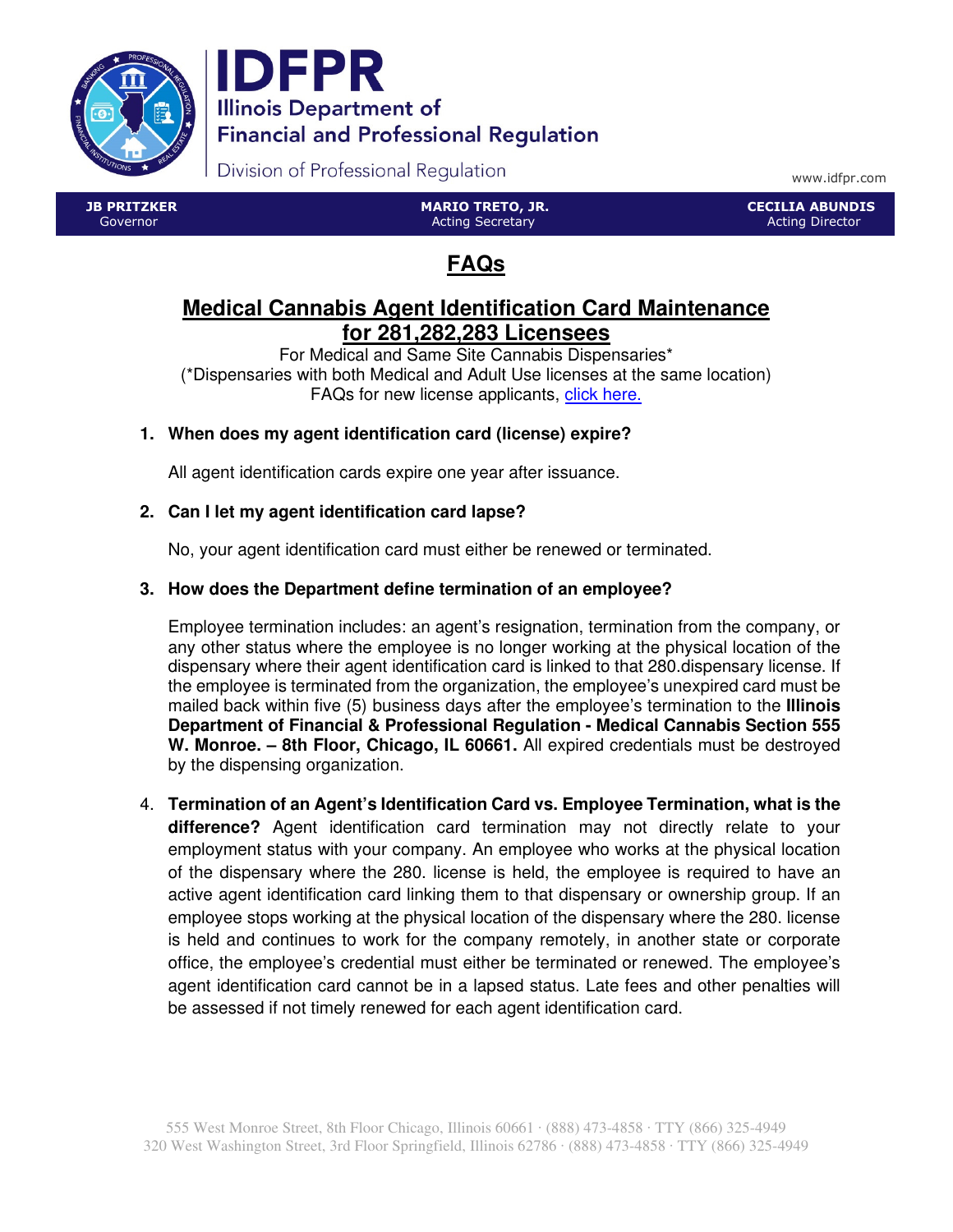#### **5. I received a promotion as Agent in Charge (AIC), what happens to my agent identification card?**

When you apply for your AIC (282) card, that does not replace your Agent (283) card. You can either terminate the Agent card or timely renew the Agent card. Agent applications can be found here: https://ilesonline.idfpr.illinois.gov/DFPR/Default.aspx.

#### **6. If a Principal Officer terminates their employment with their organization, what happens to their agent identification card?**

The Principal Officer must submit a letter of resignation before their agent identification card is terminated. Please send an official, signed letter of resignation to FPR.MedicalCannabis@illinois.gov or mail to the **Illinois Department of Financial & Professional Regulation - Medical Cannabis Section 555 W. Monroe. – 8th Floor, Chicago, IL 60661.** 

#### **7. Do I need to mail back my agent identification card to the Department?**

The active agent identification card must be returned to the dispensary and the dispensary is responsible for mailing the card back to the Department at: **Illinois Department of Financial & Professional Regulation - Medical Cannabis Section 555 W. Monroe St. – 8th Floor, Chicago, IL 60661** .All expired credentials must be destroyed by the dispensing organization.

#### **8. If I transfer to another position within my company, what should I do with my dispensary agent identification card?**

If you transfer to another position within your organization and you will no longer work on site at the licensee 280.dispensary, you must terminate or timely renew your credential. Late fees and other penalties will be assessed if not timely renewed for each agent identification card.

#### **9. If I apply for an Adult Use agent identification card, what should I do with my Medical Cannabis agent identification card?**

You can apply for an Adult Use agent identification card; however, your new Adult Use agent identification card does not replace your Medical Cannabis agent identification card. You can either terminate the Medical Cannabis agent identification card or renewal the Medical Cannabis agent identification card timely.

#### **10. Can I have more than agent identification card type for my organization?**

Yes, you can have all three types of agent identification cards (281,282,283) for your organization, however 283 agents should not hold more than one of the same type of card for your organization. Late fees and other penalties will be assessed if not timely renewed for each agent identification card.